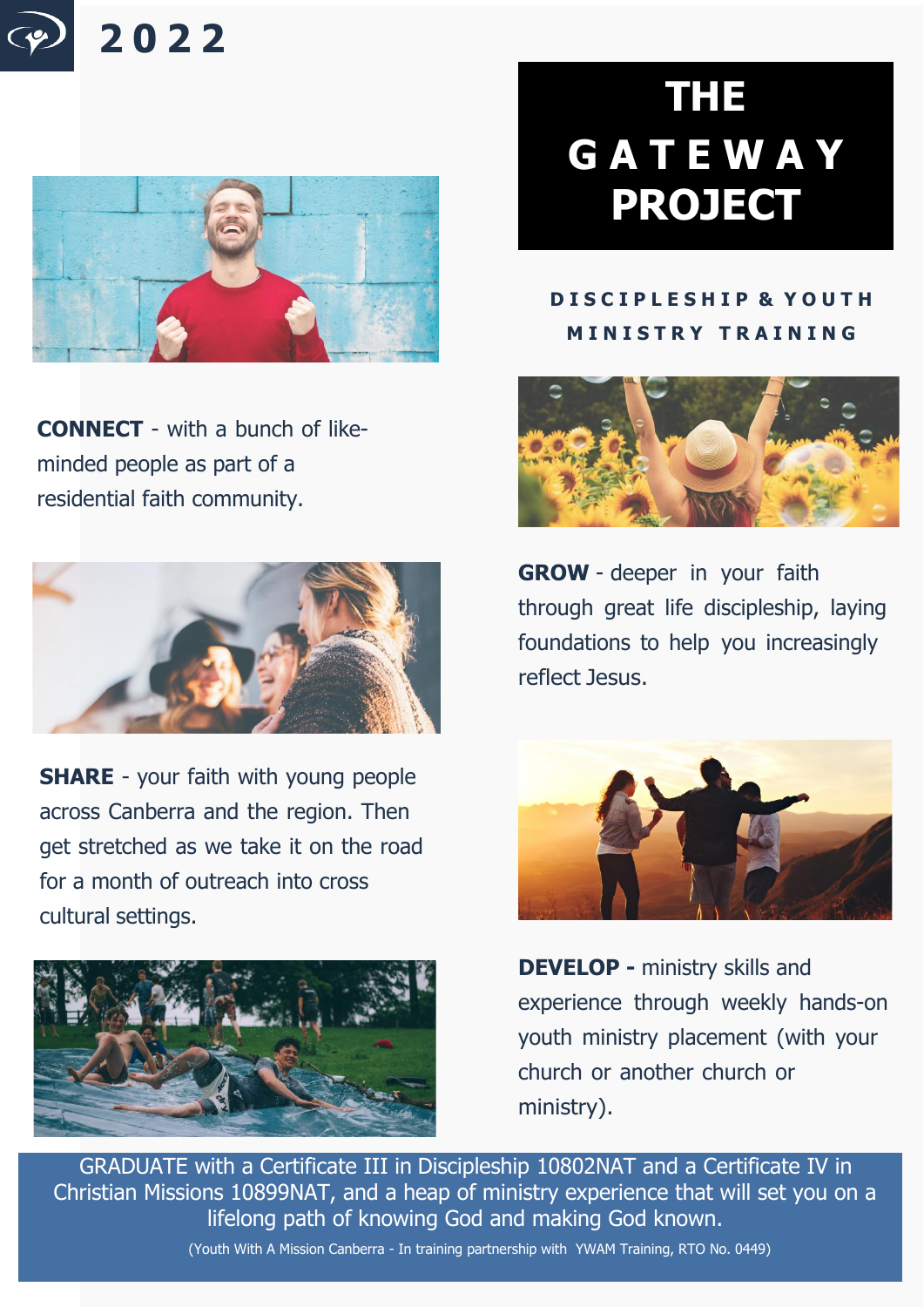## **2 0 2 2**

# **S E M E S T E R 1 - F O U N D A T I O N S**

(CERTIFICATEIII IN DISCIPLESHIP 10802NAT)

This is the first semester of the training and is designed to get you founded in God's word, knowingwho God is and living that out. It's about diving into worship, meeting God in prayer, engaging the scriptures and being changed forever. It's about getting God's heartfor me, and then God's heart for the world.



#### Formation for Mission



The Foundations semester is built around a core of the classic YWAM Discipleship Training School (DTS). This semester is 20 weeks (two 10-week blocks with a week break in between).

It will be a mix of both study components (comprising a total of 12 weeks) and outreach components (comprising a total of 8 weeks). Completion of these 20 weeks qualifies trainees with the Certificate III in Discipleship. 10802NAT

The study components are developed in a creative live/learn environment, involving lectures and creative processing times, small groups, one on one mentoring, prayer, worship, and private study.



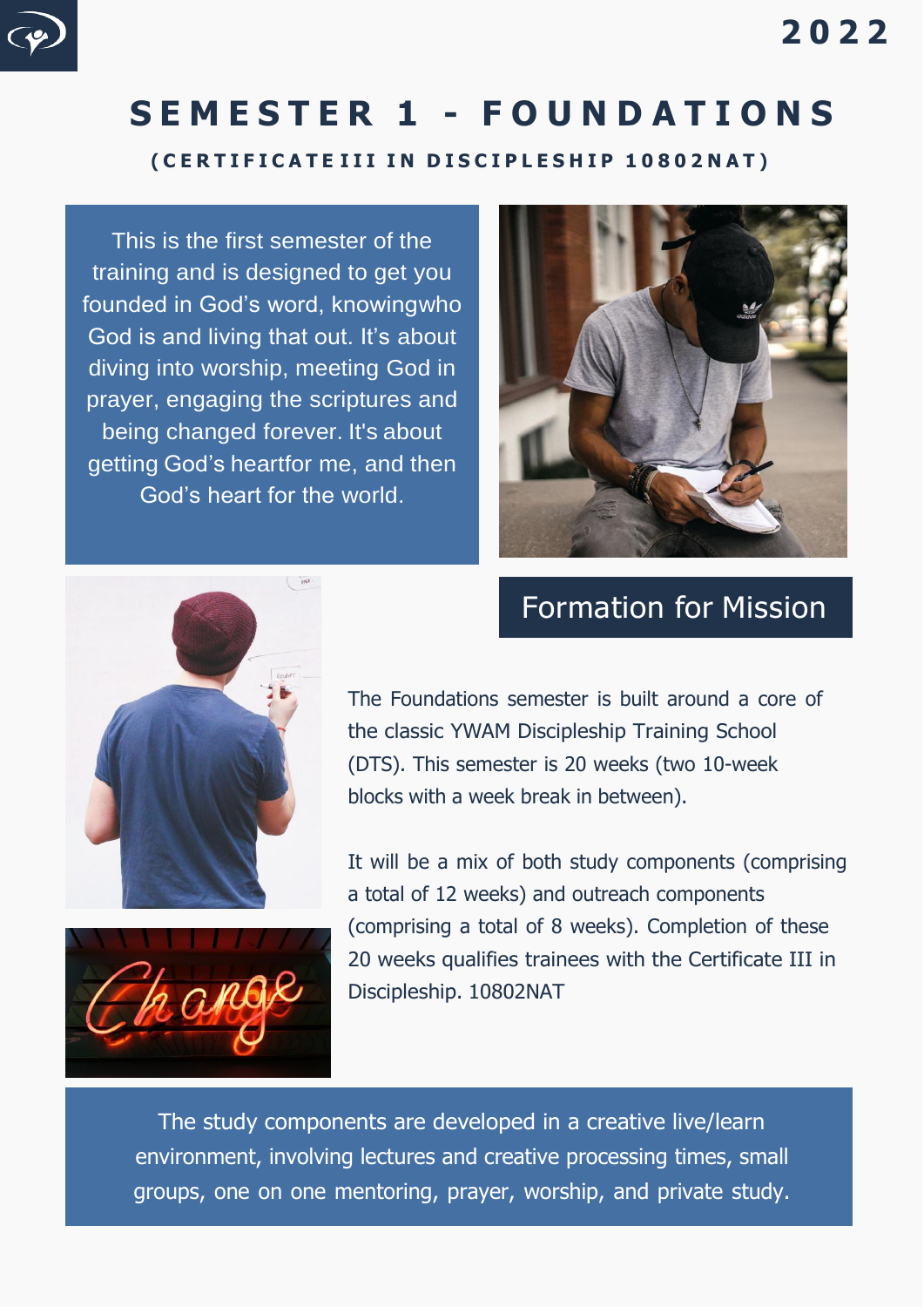#### **During semester 1 we'll cover a range of topics including:** - God's Nature and Character – Who God really is, What's God really like? - Recognising God's voice – all of us have been hearing God's voice but often we're not recognising it or getting confused with a myriad of other voices coming at us. But getting this right is key to the Christian life. - Identity and God's heart toward us – moving from God out there to God who is close. - Lordship – letting Jesus really be Lord of our life, laying down our rights and following wholeheartedly…for life. - Relationships – family, friends, or ministry and work partners. Navigating dating, engagement and marriage; or singleness. - Finances - Holy Spirit – getting connected with the Holy Spirit and His work. - The Word – engaging creatively with the Bible to see it become alive and relevant in our lives - Sharing our faith – catching God's heart for those around us and how we can partner with him to love them and share our faith in Jesus with them.

The outreach components of Foundations (semester 1) will include 8 weeks of practical outreach. 4 weeks of this will be interspersed throughout the semester. This might be running Breaky Club at a local High School, or a Big Day Out for disadvantaged youth. At times we'll partner with churches and ministries for multi day events, camps and outreaches within or beyond Canberra. Or whatever creative ideas we come up with together! The other 4 weeks of the outreach component will be a block outreach in Australia. This will be outside the ACT and involve ministry in some cross cultural settings. Throughout this semester you'll also be receiving great input on the principles and practices of youth ministry from experts and practitioners from the Canberra area and beyond.





#### **SEMESTER 1 SEMESTER 2**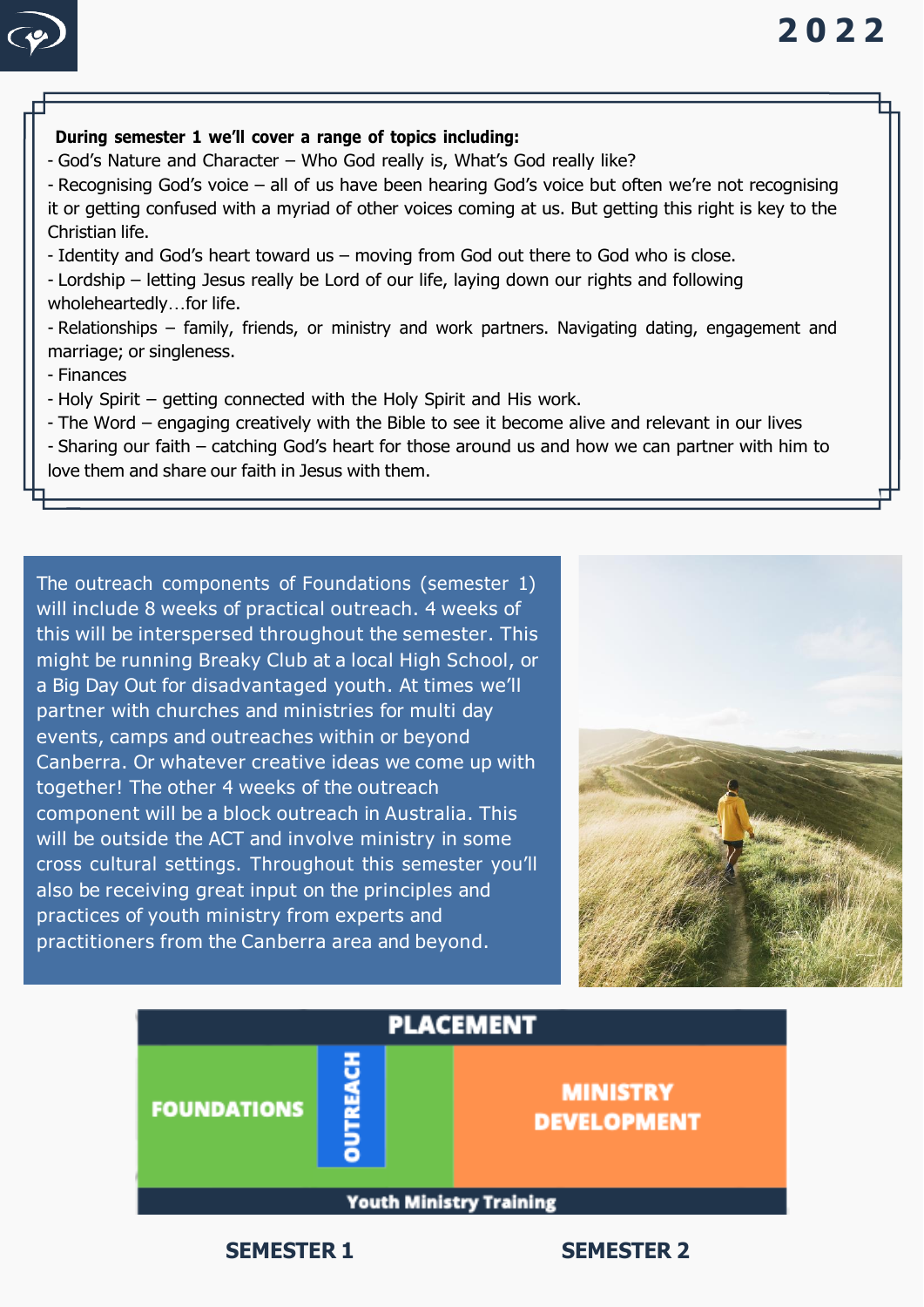# **S E M E S T E R 2 -**

(CERTIFICATE IV IN CHRISTIAN MISSIONS 10899NAT)

This semester we'll jump even deeper into ministry, stretching your faith and trying things you've probably never tried before. Alongside this we'll add a group of units designed to help you become effective and proficient for the long run in ministry. Like first semester, this semester involves a mixture of study and outreach interspersed throughout the semester. On completion of semester 2 you'll receive the Certificate IV in Christian Missions. There are 10 units to cover, but many of these give flexibility and space for you to learn and grow in areas that interest you.

#### **The units covered:**

- Bible knowledge – tools and strategies to help us become life-long biblical learners, and apply it to our lives. - Ministry skills and specialization – in this unit you can choose a skill or specialisation where you want to develop your understanding and competency. We will help you access either in-house or external extension study. This could include taking a unit in chaplaincy, or social work or outdoor education or …

- Finances – developing budgets, raising support for personal or ministry needs, keeping track of finances. - Reflecting Jesus in the place of ministry - its all too easy to do great ministry but lose it in relationships, compromise and other character stuff. This is a 'rubber hits the road' unit – letting Jesus make me like Him, even when I'm under pressure.

- Seeing the world from a Biblical perspective - In this unit you will choose non-biblical world views and investigate from texts and from real life practitioners what they believe and how they compare/contrast to Christianity.

- Incorporating prayer and worship into ministry activities – this is getting the underpinning right. If you've got this working well, the rest has something great to stand on.

- Sharing your faith – we touched on this last semester but this unit takes it deeper

- Working in a team – virtually anything useful we will ever do in ministry will be done working in a team. Understanding yourself and others, different giftings and motivations, team building, conflict.

- Be part of a missional community – identifying values and priorities, and how to live them out.

- Preparing and making a presentation





**2 0 2 2**

As a training community we'll keep the Bible Study, prayer and worship life going to develop you as a person and your relationship with God. You'll continue with your ministry placement in your church or youth ministry. And we'll continue getting great input in principles and practices of youth ministry through out semester 2.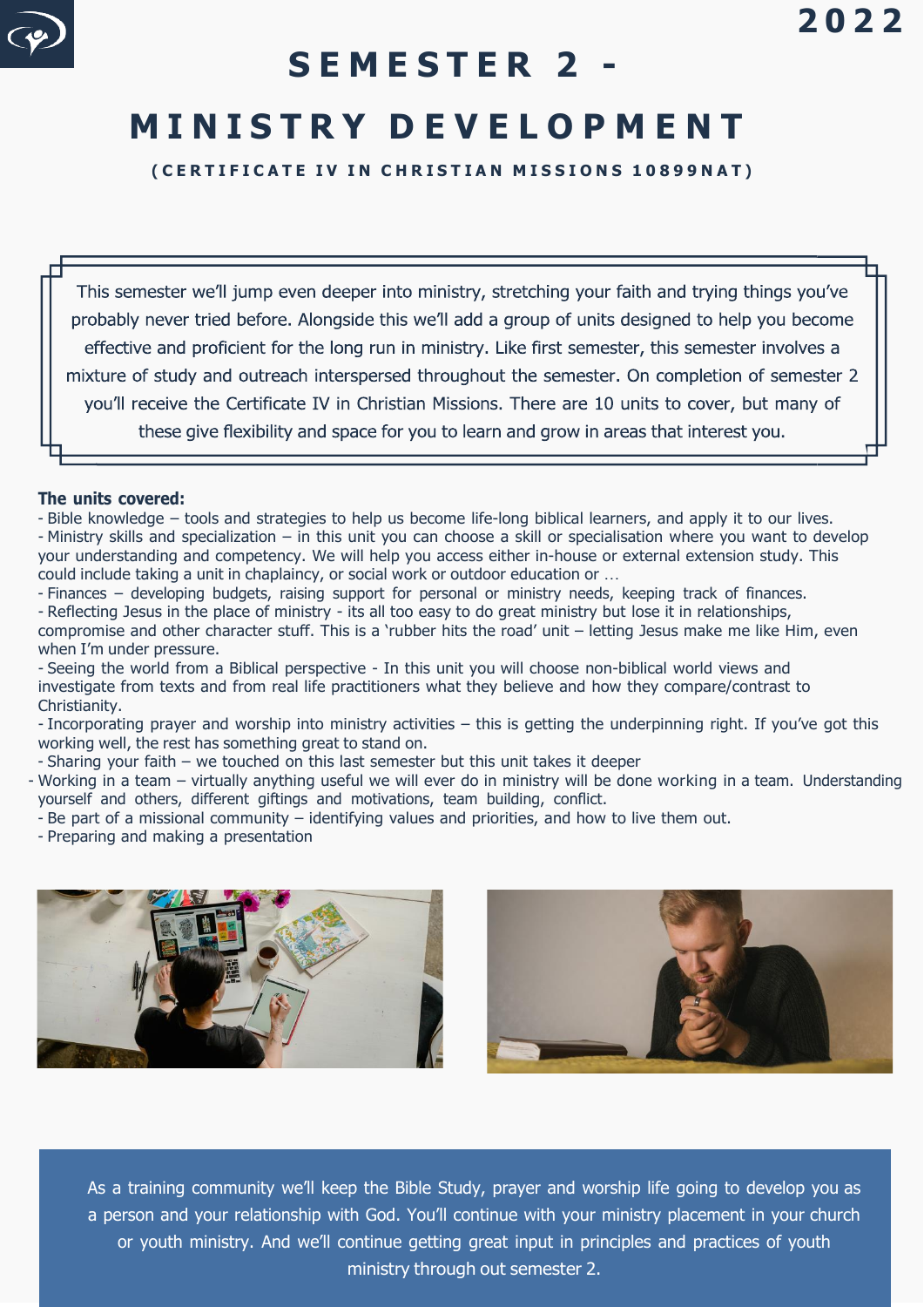

# **MINISTRY P L A C E M E N T**

From the beginning of the training, you will be connected to a partnering church or Christian organisation where you get to put into practice what you've been learning. This can be the church you're from (if you're a local) or we can help to find you a suitable placement. You will join them during the weekend in their youth ministry programs, or even help them to develop something new. Generally, each trainee will be with a different church but there may be occasions where trainees are paired up in a particular church or ministry.

These placement locations will help you develop your ministry and leadership potential. You will spend most weekends with the church or ministry getting actively involved in what they've got going on.

Every fourth-weekend trainees will join together as ministry teams for ministry either back into one of the churches where they are doing their placement or to another event or location. Sometimes these teams will go to regional towns and cities outside Canberra.







## **COMMUNITY**

The Gateway Project is a residential (live in) course. Trainees will live at the Youth with a Mission centre in Watson, North Canberra. It is a beautiful property on 6 ha of grounds. The building has over 60 bedrooms, dining and lounge spaces, multiple learning areas and recreational facilities. Bathrooms are shared.

Trainees will join as part of the community for times of worship and prayer, meals and other 'community life' events.

As part of community life together we are all involved in contributing to food preparation, cleaning and maintenance. This is part of the live/learn context of the traineeship. The weekly schedule will include 8 hours of work duties.

Living in community will provide you with a rich experience of shared life and growth. You'll have time and space to connect with one another and grow in faith and ministry.